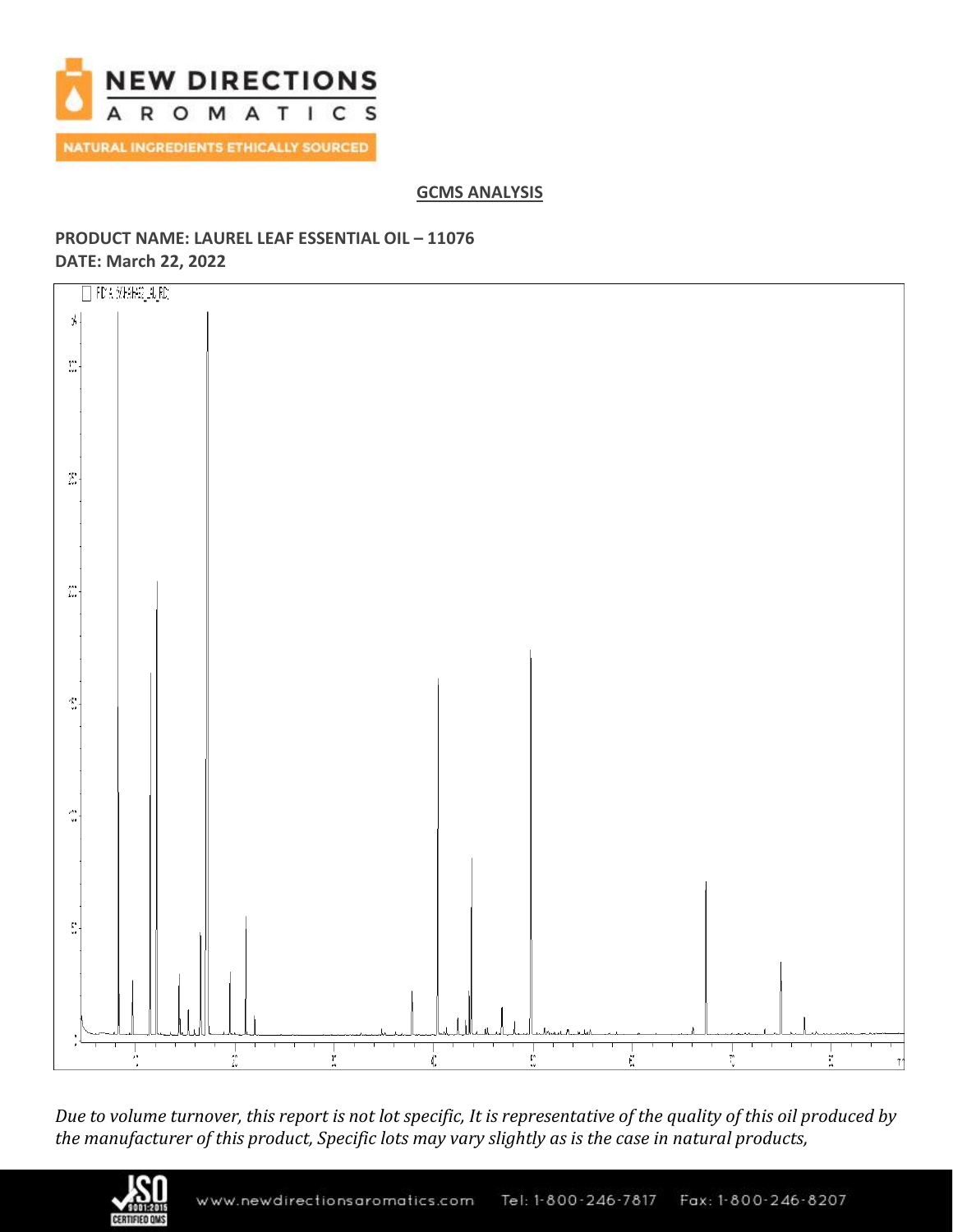

**GCMS ANALYSIS** *(cont'd,)*

### **PRODUCT NAME: LAUREL LEAF ESSENTIAL OIL – 11076**

| <b>PEAK</b>     | RT (MIN) | <b>COMPOUND</b>            | $\frac{9}{6}$ |
|-----------------|----------|----------------------------|---------------|
| 1               | 7,85     | <b>TRICYCLENE</b>          | 0,02          |
| $\overline{2}$  | 8,26     | <b>ALPHA-PINENE</b>        | 7,57          |
| $\overline{3}$  | 8,34     | ALPHA-THUYENE              | 0,36          |
| $\overline{4}$  | 9,39     | ALPHA-FENCHENE             | 0,03          |
| 5               | 9,70     | <b>CAMPHENE</b>            | 0,63          |
| $6\phantom{1}$  | 11,48    | <b>BETA-PINENE</b>         | 4,96          |
| $\overline{7}$  | 12, 13   | <b>SABINENE</b>            | 6,35          |
| 8               | 12,23    | <b>PINADIENE</b>           | 0,03          |
| 9               | 12,53    | THUYA-2,4-DIENE            | 0,04          |
| 10              | 13,54    | DELTA3-CARENE              | 0,04          |
| 11              | 14,37    | <b>BETA-MYRCENE</b>        | 0,85          |
| 12              | 14,46    | ALPHA-PHELLANDRENE         | 0,22          |
| 13              | 14,67    | <b>PSI-LIMONENE</b>        | 0,04          |
| 14              | 15,30    | ALPHA-TERPINENE            | 0,40          |
| 15              | 15,92    | 1,8-CINEOLE, 2,3-DEHYDRO   | 0,10          |
| 16              | 16,51    | <b>LIMONENE</b>            | 2,34          |
| $\overline{17}$ | 17,33    | 1,8-CINEOLE                | 44,78         |
| 18              | 18,85    | <b>CIS-BETA-OCIMENE</b>    | 0,05          |
| 19              | 19,31    | TRANS-ARBUSCULONE          | 0,01          |
| 20              | 19,50    | <b>GAMMA-TERPINENE</b>     | 0,87          |
| 21              | 19,64    | <b>MENTHATRIENE ISOMER</b> | 0,02          |
| 22              | 19,96    | <b>TRANS-BETA-OCIMENE</b>  | 0,03          |
| 23              | 21,09    | <b>P-CYMENE</b>            | 1,71          |
| 24              | 21,97    | <b>TERPINOLENE</b>         | 0,28          |
| 25              | 24,64    | <b>PINOL</b>               | 0,01          |
| 26              | 28,91    | 3-HEXEN-1-OL               | 0,01          |
| 27              | 30,33    | TRICYCLO UNDECANOL MW=166  | 0,02          |
| 28              | 32,67    | ALPHA-P-DIMETHYLSTYRENE    | 0,05          |
| 29              | 33,12    | <b>LINALOOL CIS-OXIDE</b>  | 0,03          |
| 30              | 33,74    | 1-OCTEN-3-OL               | 0,02          |

#### **Disclaimer & Caution:**

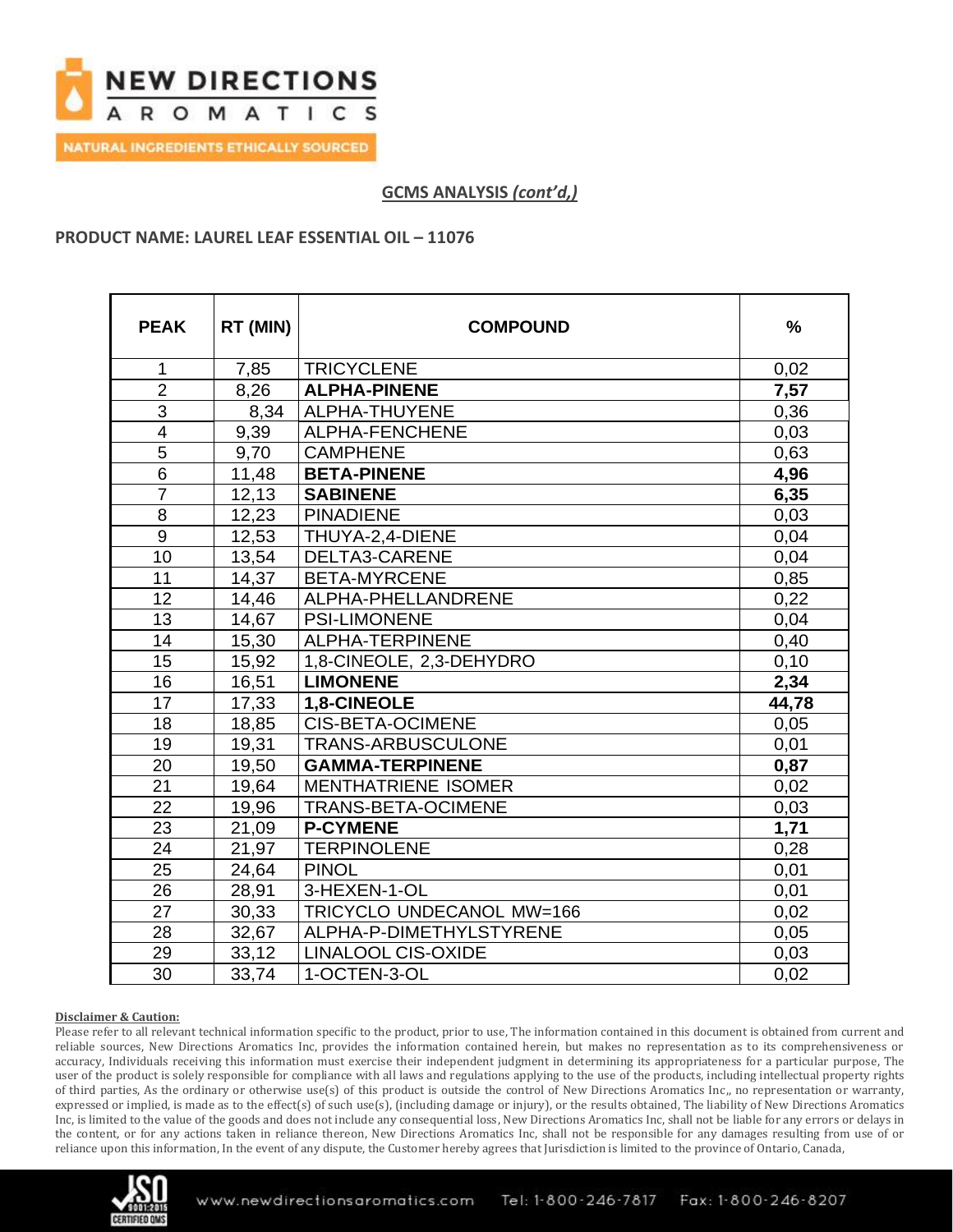

**NATURAL INGREDIENTS ETHICALLY SOURCED** 

## **GCMS ANALYSIS** *(cont'd,)*

### **PRODUCT NAME: LAUREL LEAF ESSENTIAL OIL – 11076**

| <b>PEAK</b> | RT (MIN) | <b>COMPOUND</b>             | $\frac{0}{0}$ |
|-------------|----------|-----------------------------|---------------|
| 31          | 34,50    | ALPHA-CUBEBENE              | 0,02          |
| 32          | 34,77    | <b>TRANS-THUYANOL</b>       | 0,10          |
| 33          | 35,07    | <b>LINALOOL TRANS-OXIDE</b> | 0,05          |
| 34          | 36,17    | <b>YLANGENE</b>             | 0,06          |
| 35          | 36,80    | ALPHA-COPAENE               | 0,04          |
| 36          | 37,81    | <b>CAMPHOR</b>              | 0,74          |
| 37          | 38,51    | BETA-BOURBONENE             | 0,02          |
| 38          | 39,22    | ALPHA-GURJUNENE             | 0,02          |
| 39          | 39,86    | <b>BETA1-CUBEBENE</b>       | 0,02          |
| 40          | 40,40    | <b>CIS-THUYANOL</b>         | 0,09          |
| 41          | 40,44    | <b>LINALOOL</b>             | 6,43          |
| 42          | 40,72    | 2-DECANONE                  | 0,04          |
| 43          | 41,04    | <b>LINALYL ACETATE</b>      | 0,05          |
| 44          | 41,29    | TRANS-P-MENTH-2-EN-1-OL     | 0,14          |
| 45          | 41,90    | <b>EPSILON-CADINENE</b>     | 0,01          |
| 46          | 42,14    | <b>FENCHOL</b>              | 0,01          |
| 47          | 42,41    | <b>BORNYL ACETATE</b>       | 0,27          |
| 48          | 43,21    | <b>BETA-ELEMENE</b>         | 0,25          |
| 49          | 43,56    | BETA-CARYOPHYLLENE          | 0,72          |
| 50          | 43,83    | <b>TERPINENE-4-OL</b>       | 3,01          |
| 51          | 44,27    | 2-UNDECANONE                | 0,03          |
| 52          | 44,34    | <b>HOTRIENOL</b>            | 0,05          |
| 53          | 45,21    | <b>MYRTENAL</b>             | 0,14          |
| 54          | 45,41    | 4-THUYEN-2-ALPHA-YL ACETATE | 0,14          |
| 55          | 45,58    | CIS-P-MENTH-2-EN-1-OL       | 0,02          |
| 56          | 46,31    | <b>SESQUITERPENE</b>        | 0,06          |
| 57          | 46,62    | ALLO-AROMADENDRENE          | 0,03          |
| 58          | 46,86    | DELTA-TERPENYL ACETATE      | 0,53          |
| 59          | 47,87    | ALPHA-HUMULENE              | 0,01          |
| 60          | 48,13    | DELTA-TERPINEOL             | 0,28          |

#### **Disclaimer & Caution:**

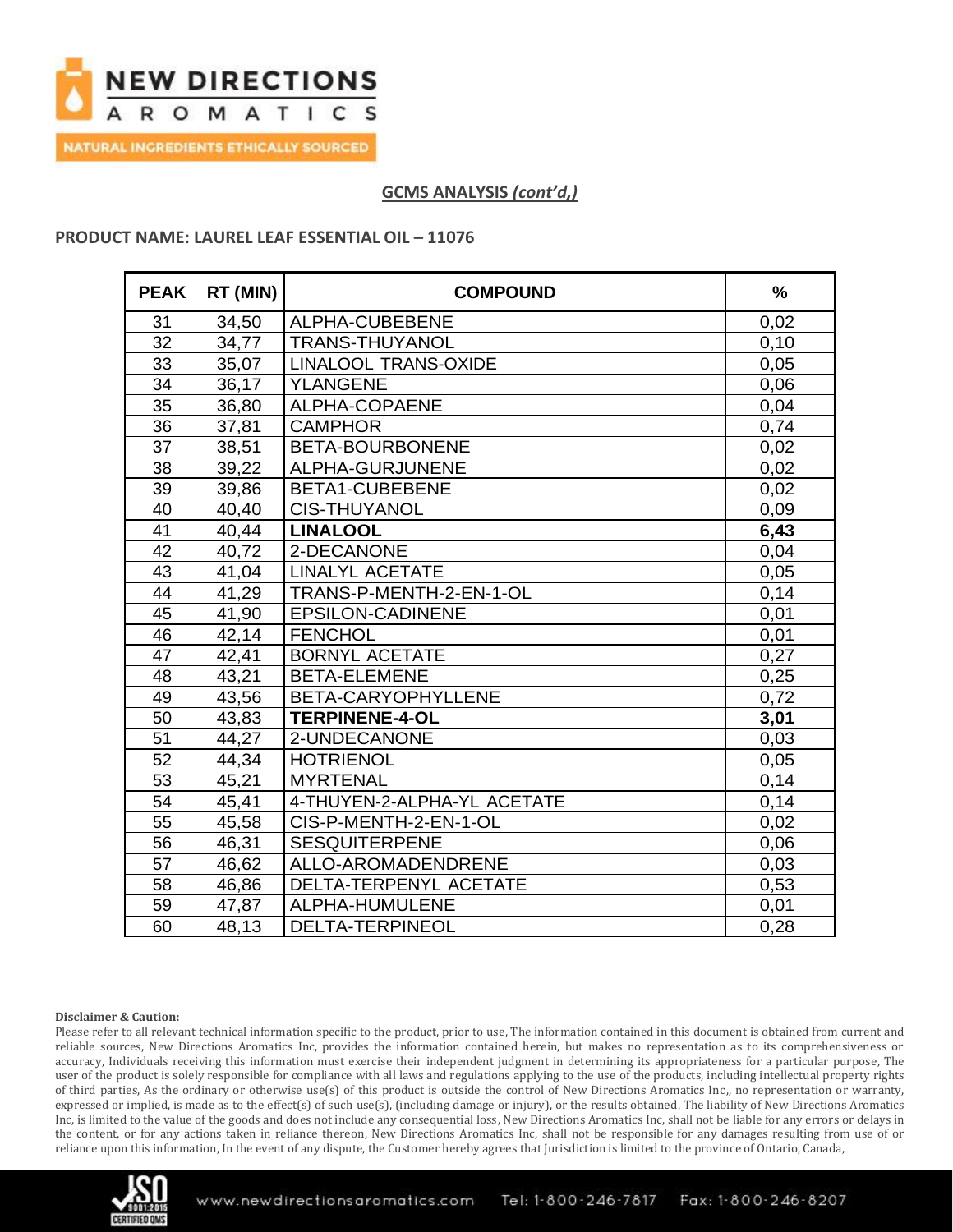

**NATURAL INGREDIENTS ETHICALLY SOURCED** 

## **GCMS ANALYSIS** *(cont'd,)*

#### **PRODUCT NAME: LAUREL LEAF ESSENTIAL OIL – 11076**

| <b>PEAK</b> | RT (MIN) | <b>COMPOUND</b>              | $\frac{0}{0}$ |
|-------------|----------|------------------------------|---------------|
| 61          | 48,30    | CIS-4,5-MUUROLADIENE         | 0,02          |
| 62          | 48,53    | <b>CIS-PIPERITOL</b>         | 0,03          |
| 63          | 49,04    | <b>SESQUITERPENE</b>         | 0,04          |
| 64          | 49,34    | <b>GAMMA-MUUROLENE</b>       | 0,04          |
| 65          | 49,76    | <b>TERPENYL ACETATE</b>      | 5,38          |
| 66          | 49,82    | <b>ALPHA-TERPINEOL</b>       | 2,87          |
| 67          | 50,37    | <b>SESQUITERPENE</b>         | 0,05          |
| 68          | 50,63    | <b>GERMACRENE D</b>          | 0,03          |
| 69          | 50,95    | <b>SESQUITERPENE</b>         | 0,02          |
| 70          | 51,16    | <b>BETA-SELINENE</b>         | 0,13          |
| 71          | 51,41    | ALPHA-SELINENE               | 0,05          |
| 72          | 51,51    | EXO-2-HYDROXYCINEOL ACETATE  | 0,07          |
| 73          | 51,56    | <b>MENTHADIENOL ISOMER</b>   | 0,04          |
| 74          | 51,80    | <b>NERYL ACETATE</b>         | 0,05          |
| 75          | 52,03    | <b>BETA-BISABOLENE</b>       | 0,02          |
| 76          | 52,14    | <b>BICYCLOGERMACRENE</b>     | 0,05          |
| 77          | 52,56    | <b>TRANS-PIPERITOL</b>       | 0,03          |
| 78          | 52,78    | COMPOUND MW=134              | 0,06          |
| 79          | 53,43    | <b>DELTA-CADINENE</b>        | 0,10          |
| 80          | 53,54    | <b>GAMMA-CADINENE</b>        | 0,10          |
| 81          | 54,53    | ALPHA-BISABOLENE             | 0,05          |
| 82          | 54,65    | CIS-P-MENTHA-1,2-DIEN-8-OL   | 0,04          |
| 83          | 55,16    | <b>MYRTENOL</b>              | 0,10          |
| 84          | 55,46    | TRANS-P-MENTHA-1,2-DIEN-8-OL | 0,06          |
| 85          | 55,75    | <b>MYRTENOL ISOMER</b>       | 0,04          |
| 86          | 55,79    | <b>NEROL</b>                 | 0,05          |
| 87          | 56,02    | 3,4-DIMETHOXY-TOLUENE        | 0,01          |
| 88          | 56,75    | 2-TRIDECANONE                | 0,02          |
| 89          | 57,23    | <b>CALAMENENE</b>            | 0,02          |
| 90          | 57,60    | <b>TERPENIC ESTER</b>        | 0,02          |

#### **Disclaimer & Caution:**